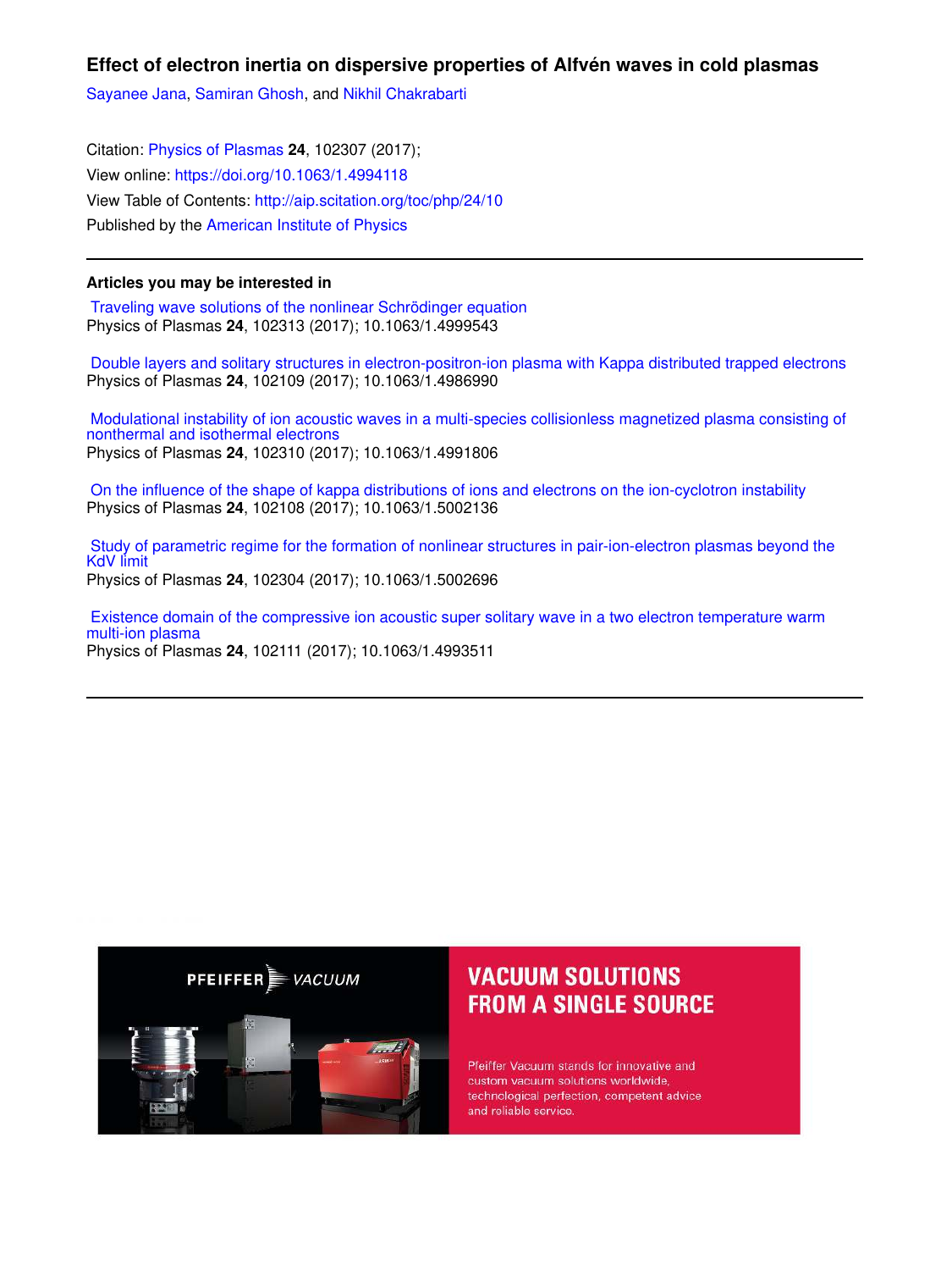

# Effect of electron inertia on dispersive properties of Alfvén waves in cold plasmas

Sayanee Jana,<sup>1,2</sup> Samiran Ghosh,<sup>3</sup> and Nikhil Chakrabarti<sup>1,2</sup>

<sup>1</sup>Saha Institute of Nuclear Physics, 1/AF Bidhannagar, Kolkata 700064, India  $^{2}$ Homi Bhaba National Institute, Training School Complex, Anushakti Nagar, Mumbai 400085, India <sup>3</sup>Department of Applied Mathematics, University of Calcutta, 92, Acharya Prafulla Chandra Road, Kolkata 700 009, India

(Received 4 July 2017; accepted 5 September 2017; published online 25 September 2017)

The effect of electron inertia on Alfvén wave propagation is investigated in the framework of the two-fluid theory in a compressible magnetized plasma. The linear analysis of the governing equations manifests the dispersion relation of the circularly polarized Alfvén waves where the electron inertia is found to act as a source of dispersion. In the finite amplitude limit, the nonlinear Alfvén wave may be described by the Derivative Nonlinear Schrödinger equation (DNLSE) modified by third order dispersion arising due to finite electron inertia. The derived equation seems to be novel with respect to what exists in the literature of Alfvén wave dynamics. We have shown that this electron inertia modified DNLSE is completely integrable and an analytical solution is demonstrated with vanishing boundary conditions. The results are expected to be of special importance in the context of space and laboratory plasmas. Published by AIP Publishing. [http://dx.doi.org/10.1063/1.4994118]

### I. INTRODUCTION

Alfvén waves are transverse magnetohydrodynamic waves<sup>1,2</sup> travelling in the direction of the ambient magnetic field in a magnetized plasma. These waves have been extensively studied due to their applications in laboratory<sup>3</sup> and astrophysical and space plasmas.<sup>4</sup> The physical processes related to particle energization in magnetized plasmas,<sup>5</sup> selfmodulation in strongly magnetized plasmas,<sup>6</sup> tokamak plasma heating,<sup>7</sup> and interplanetary shocks<sup>8</sup> are important areas where substantial research work can be done. The propagation of linearly polarized and circularly polarized Alfvén waves including their linear and nonlinear aspects is a subject of great interest in succeeding decades.  $9-12$  In a recent textbook,<sup>13</sup> the description of Alfvén waves has been highlighted using the two-fluid theory besides the usual single fluid description. Various interesting physics have come out especially related to the spatial scale in laboratory and space plasmas. Inspired by these formulations, we have shown here that how the electron inertia (normally undermines compared to ion) could be an important issue in Alfvén wave propagation. The electron inertia can introduce a dispersive effect which can profoundly alter the propagation characteristics of Alfvén waves.

Since Alfvén waves are long wavelength modes, they can transport energy from a distant part of the magnetosphere near to the Earth space and can play a significant role in solar corona and solar wind. Recently, various nonlinear phenomena of Alfvén waves ranging from the kinetic to inertial regime have been investigated by means of numerous laboratory observations and theoretical analysis.<sup>14–20</sup> Nonlinear effects of Alfvén waves in low beta plasmas have also drawn intense research interest to the plasma physicists.<sup>21</sup>

In plasmas, stable localized structures (viz., soliton) are observed when the nonlinearity is balanced by the wave

dispersion. In the case of Alfvén waves, the dispersion arises from various plasma effects described by the generalized Ohms law, and this leads to the existence of Alfvénic solitons. Also, the coupling between the elliptically polarized magnetic field components introduces dispersive effects, and the dynamics of the finite amplitude nonlinear Alfvén wave (propagating parallel to the magnetic field) is governed by the well-known Derivative Nonlinear Schrödinger equation  $(DNLSE)$ <sup>9,22</sup> The DNLSE is valid in regions with low beta plasmas and magnetic fluctuations having lower order compared to the ambient magnetic field. So, near the Sun, the DNLSE describes the nonlinear evolution of finite-amplitude Alfvén waves very well and also describes Alfvénic soliton, Alfvén wave turbulence, etc.,<sup>9,22,23</sup> efficiently.

As mentioned before, several theoretical works have been reported on the propagation of nonlinear Alfvén waves $24-26$  where the electron inertia response has been overlooked. Recently, a great deal of attention is devoted to the dispersive effects of Alfvén waves related to the electron inertial length (which ranges from the ionosphere to the magnetosphere). $27$  Therefore, the main objective of the present work is to investigate how the electron inertia affects the dynamics of the finite amplitude nonlinear Alfvén wave besides the usual dispersive effects (due to coupling of the magnetic field components). For this purpose, we incorporate the electron inertia on Alfvén wave dynamics in the framework of the Lagrangian two-fluid model in a cold electronion plasma. $28-31$  Interestingly, the electron inertia is shown to serve as a new dispersive effect, causing the amplitude decay of the perturbed magnetic field. In the quasi-linear limit, we have shown that the dynamics of the weakly nonlinear Alfvén wave is governed by a new type of modified DNLSE with the third order dispersion term arising due to the consideration of electron inertia effects. We have also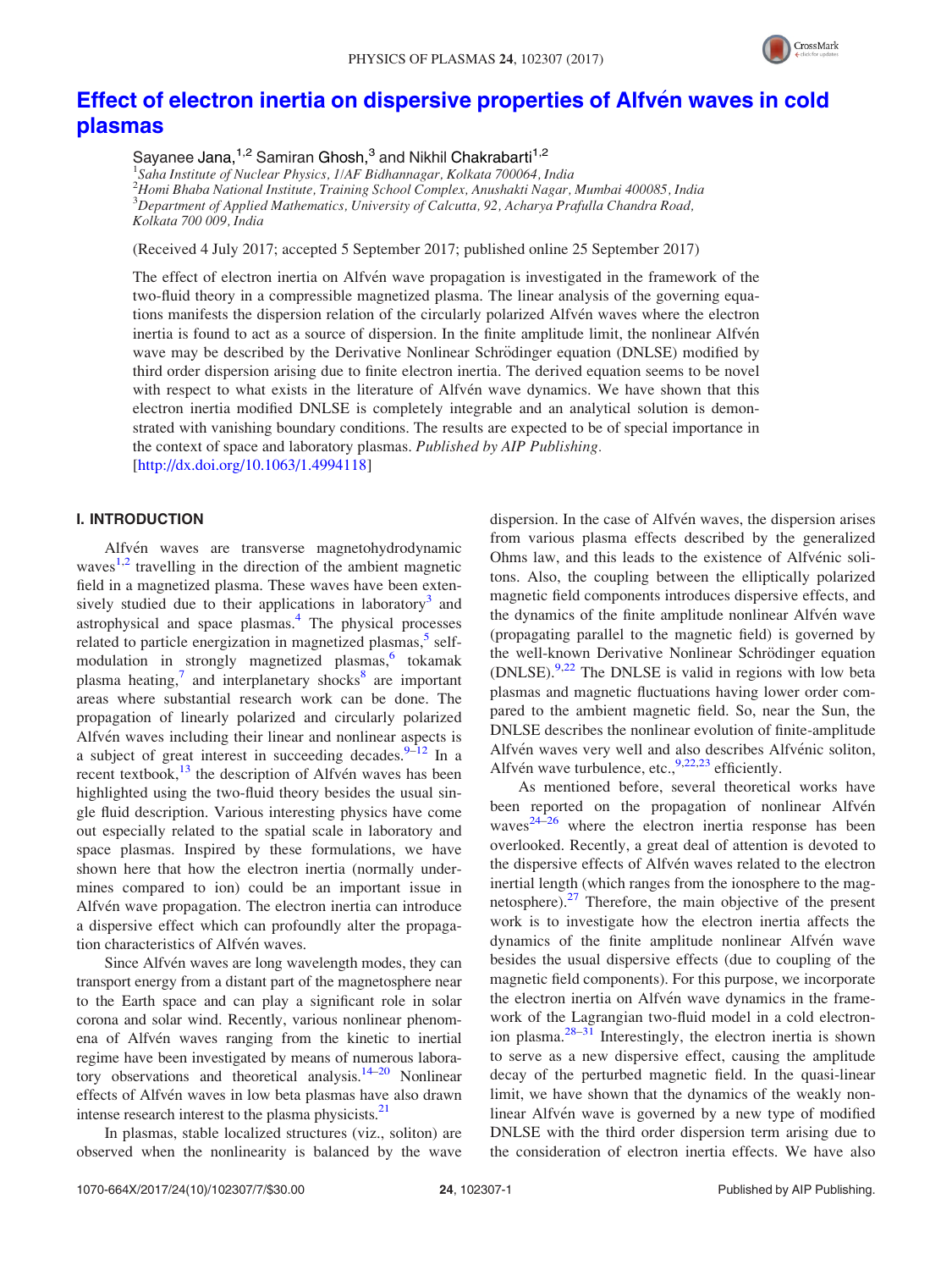investigated an important physical phenomenon known as the modulational instability which determines the conditions of the existence of solitons. This nonlinear evolution equation is found to be completely integrable.<sup>32</sup> An analytical solution of this novel equation is also presented.

This paper is organized as follows: in Sec. II, the basic equations in the Lagrangian coordinate are derived, and the linear analysis is presented in Sec. III. Section IV is devoted to the nonlinear analysis of weakly nonlinear Alfvén waves governed by the modified DNLS equation. In Sec. V, we have investigated the wave modulational characteristics of the nonlinear wave governed by the DNLS equation, and an analytical solution is derived in Sec. VI. Finally, in Sec. VII, we summarize the discussions of our work.

# II. GOVERNING EQUATIONS

We consider a two-fluid model of a cold plasma with an uniform external magnetic field in the  $\hat{e}_x$  direction ( $B_0\hat{e}_x$ ), in which each distinct species of particle is specified by the index  $\alpha$ , with mass  $m_{\alpha}$  and charge  $q_{\alpha}$ . Each collection of particles of a specific type is supposed to act as a fluid, with its own velocity  $V_{\alpha}$  and number density  $n_{\alpha}$ . We also assume a low- $\beta_p$  plasma  $(\beta_p = 8\pi nT/B_0^2 \ll 1)$ , where *n* is the plasma density, T is the plasma temperature, and  $B_0$  is the strength of the magnetic field), i.e., the case where the magnetic pressure is considered to be large enough compared to the kinetic pressures of plasma species so that the cold plasma approximation is justified.<sup>11</sup> To investigate the dynamics of nonlinear Alfvén wave propagation parallel to the external magnetic field, the equation of motion of fluid corresponding to the species  $\alpha$  is presented as

$$
m_{\alpha}n_{\alpha}\left(\frac{\partial}{\partial t}+\mathbf{V}_{\alpha}\cdot\nabla\right)\mathbf{V}_{\alpha}=n_{\alpha}q_{\alpha}\left(\mathbf{E}+\frac{1}{c}\mathbf{V}_{\alpha}\times\mathbf{B}\right).
$$
 (1)

Here, we consider only electron-ion plasma  $(\alpha \equiv e, i)$  in which  $q_e \equiv -e$  and  $q_i = e$ , where e is the fundamental unit of electronic charge. The continuity equation for each fluid is

$$
\frac{\partial n_{\alpha}}{\partial t} + \nabla \cdot (n_{\alpha} \mathbf{V}_{\alpha}) = 0, \qquad (2)
$$

and the following Maxwell equations are

$$
\nabla \times \mathbf{E} = -\frac{1}{c} \frac{\partial \mathbf{B}}{\partial t},\tag{3}
$$

$$
\nabla \times \mathbf{B} = \frac{4\pi \mathbf{J}}{c} = \frac{4\pi}{c} q_{\alpha} n_{\alpha} V_{\alpha}, \tag{4}
$$

where summation convention is used. All symbols have their usual meaning. Since Alfvén waves are low-frequency modes ( $\omega \ll \omega_{pe}$ , electron plasma frequency), so we can neglect the displacement current compared to particle current in Eq. (4) for our study. This low frequency assumption is also consistent with the quasi-neutrality condition  $n_i \approx n_e \equiv n$ . To describe the Alfvén wave, we assume that all the dynamical variables are functions of  $x$  and  $t$ . On the basis of the above facts, from the continuity equations for both species, Eq. (2), we obtain

$$
\frac{\partial}{\partial x}[n(V_{ix}-V_{ex})]=0 \Rightarrow V_{ix}=V_{ex}=v \text{ (say)}, \quad (5)
$$

where we assume that  $V_{ix}(0, t) = V_{ex}(0, t) = 0$ .

In Alfvén wave dynamics, the perturbed magnetic fields  $B<sub>y</sub>$  and  $B<sub>z</sub>$  arise from the spatial variation of polarization current and directed along the y-direction and z-direction, respectively. In component form, Eq. (4) can be written as

$$
\frac{\partial B_z}{\partial x} = -\frac{4\pi en}{c} (V_{iy} - V_{ey}), \tag{6}
$$

$$
\frac{\partial B_y}{\partial x} = \frac{4\pi en}{c} (V_{iz} - V_{ez}).\tag{7}
$$

In view of these continuity equations, we have

$$
\left(\frac{\partial}{\partial t} + v\frac{\partial}{\partial x}\right)n = -n\frac{\partial v}{\partial x}.
$$
\n(8)

There is convective operator in both Eqs. (1) and (8). The nonlinear operator can be simplified into a linear operator by introducing the Lagrangian variables  $(\xi, \tau)$  through the following transformation relation:<sup>29,33</sup>

$$
\xi = x - \int_0^\tau v(\xi, \tau') d\tau' , \quad \tau = t. \tag{9}
$$

With this transformation, the derivative operators are transformed accordingly similar to Ref. 31. Expressing momentum Eq. (1) in terms of these newly defined variables, we obtain the total momentum equation of the fluid

$$
\frac{\partial}{\partial \tau} (m_e \mathbf{V}_e + m_i \mathbf{V}_i) = \frac{e}{c} (\mathbf{V}_i - \mathbf{V}_e) \times \mathbf{B}.
$$
 (10)

Expressing the total magnetic field as  $\mathbf{B} = \hat{e}_xB_0 + \hat{e}_yB_y$  $(x, t) + \hat{e}_z B_z(x, t)$ , the x, y, and z components of Eq. (10) become

$$
\frac{\partial v}{\partial \tau} = \frac{e}{(m_e + m_i)c} \left[ B_z (V_{iy} - V_{ey}) - B_y (V_{iz} - V_{ez}) \right], \quad (11)
$$

$$
\frac{\partial}{\partial \tau} (m_e V_{ey} + m_i V_{iy}) = \frac{e B_0}{c} (V_{iz} - V_{ez}), \tag{12}
$$

$$
\frac{\partial}{\partial \tau} (m_e V_{ez} + m_i V_{iz}) = -\frac{e B_0}{c} (V_{iy} - V_{ey}), \qquad (13)
$$

respectively. Here, the magnetic field associated with the wave has two components  $\hat{e}_yB_y(x, t)$  and  $\hat{e}_zB_z(x, t)$ , which confirm the current propagation along the z and y directions, respectively. These facts can be further verified from Eqs. (6) and (7), which are given by

$$
V_{iy} - V_{ey} = -\frac{c}{4\pi en(\xi,0)} \frac{\partial B_z}{\partial \xi},\tag{14}
$$

and

$$
V_{iz} - V_{ez} = \frac{c}{4\pi en(\xi, 0)} \frac{\partial B_y}{\partial \xi},\tag{15}
$$

respectively. Finally, combining these equations, we have in the Lagrangian variable space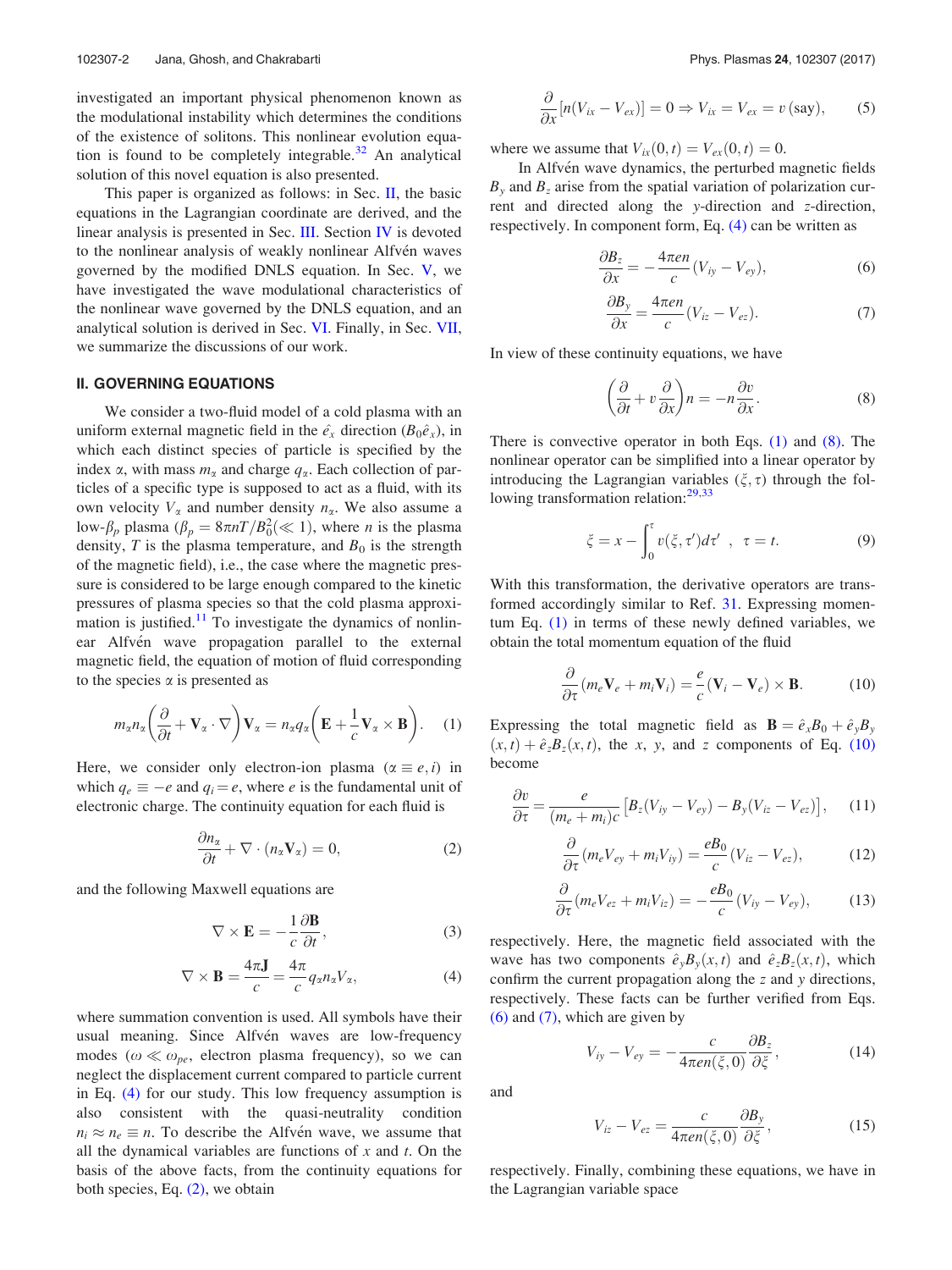$$
(\mathbf{V}_i - \mathbf{V}_e)_{\perp} = \frac{c}{4\pi en(\xi, 0)} \left( \hat{e}_x \times \frac{\partial \mathbf{B}_{\perp}}{\partial \xi} \right).
$$
 (16)

Substituting  $V_{iy} - V_{ey}$  and  $V_{iz} - V_{ez}$  in Eqs. (11), (12), and (13), we obtain

$$
\frac{\partial v}{\partial \tau} = -\frac{1}{8\pi n(\xi,0)(m_e + m_i)} \frac{\partial |\mathbf{B}_{\perp}|^2}{\partial \xi},\tag{17}
$$

$$
\frac{\partial}{\partial \tau} (m_e V_{ey} + m_i V_{iy}) = \frac{B_0}{4\pi n(\xi, 0)} \frac{\partial B_y}{\partial \xi},\tag{18}
$$

and

$$
\frac{\partial}{\partial \tau} (m_e V_{ez} + m_i V_{iz}) = \frac{B_0}{4\pi n(\xi, 0)} \frac{\partial B_z}{\partial \xi},\tag{19}
$$

respectively. Further combining Eqs. (18) and (19), we have

$$
\frac{\partial}{\partial \tau} (m_e \mathbf{V}_{e\perp} + m_i \mathbf{V}_{i\perp}) = \frac{B_0}{4\pi n(\xi, 0)} \frac{\partial \mathbf{B}_\perp}{\partial \xi}.
$$
 (20)

The evolution equation for the magnetic field can further be expressed by taking curl in the electron momentum equation (1), where  $\alpha \equiv e$ , and using Eq. (3), we have

$$
\frac{\partial \mathbf{B}_{\perp}}{\partial \tau} + \mathbf{B}_{\perp} \frac{n}{n(\xi, 0)} \frac{\partial v}{\partial \xi} - B_0 \frac{n}{n(\xi, 0)} \frac{\partial \mathbf{V}_{e\perp}}{\partial \xi}
$$

$$
= \frac{m_e c}{e} \frac{n}{n(\xi, 0)} \left[ \hat{e}_x \times \frac{\partial}{\partial \xi} \left( \frac{\partial \mathbf{V}_{e\perp}}{\partial \tau} \right) \right]. \tag{21}
$$

The continuity equation in terms of Lagrangian variables becomes

$$
\frac{\partial}{\partial \tau} \left( \frac{1}{n} \right) = \frac{1}{n(\xi, 0)} \frac{\partial v}{\partial \xi}.
$$
 (22)

Furthermore, combining Eqs.  $(17)$  and  $(22)$ , we have

$$
\frac{\partial^2}{\partial \tau^2} \left( \frac{1}{n} \right) = -\frac{1}{8\pi n(\xi, 0)(m_e + m_i)} \frac{\partial}{\partial \xi} \left( \frac{1}{n(\xi, 0)} \frac{\partial |\mathbf{B}_{\perp}|^2}{\partial \xi^2} \right). \tag{23}
$$

Next, replacing  $U_{iy}$  and  $U_{iz}$  in Eqs. (14) and (15), respectively, with the help of Eqs. (18) and (19), and further adding, we obtain

$$
\frac{\partial \mathbf{V}_{e\perp}}{\partial \tau} = \frac{B_0}{4\pi n(\xi, 0)(m_e + m_i)} \frac{\partial \mathbf{B}_{\perp}}{\partial \xi} - \frac{m_i c}{4\pi en(\xi, 0)(m_e + m_i)} \left(\hat{e}_x \times \frac{\partial^2 \mathbf{B}_{\perp}}{\partial \xi \partial \tau}\right).
$$
(24)

Now, Eqs. (16), (21), (22), and (24) can be combined together to give the following equation in a more compact form as

$$
\frac{\partial^2}{\partial \tau^2} \left( \frac{\mathbf{B}_{\perp}}{n} \right) - \frac{B_0^2}{4\pi n(\xi, 0)(m_e + m_i)} \frac{\partial}{\partial \xi} \left[ \frac{1}{n(\xi, 0)} \frac{\partial \mathbf{B}_{\perp}}{\partial \xi} \right] = \n- \frac{B_0 c(m_i - m_e)}{4\pi en(\xi, 0)(m_e + m_i)} \frac{\partial}{\partial \xi} \left[ \frac{1}{n(\xi, 0)} \left( \hat{e}_x \times \frac{\partial^2 \mathbf{B}_{\perp}}{\partial \tau \partial \xi} \right) \right] \n+ \frac{c^2 m_e m_i}{4\pi e^2 n(\xi, 0)(m_e + m_i)} \frac{\partial}{\partial \xi} \left[ \frac{1}{n(\xi, 0)} \frac{\partial^3 \mathbf{B}_{\perp}}{\partial \tau^2 \partial \xi} \right].
$$
 (25)

Now, we are going to analyze the nonlinear system [Eqs. (23) and (25)] in a simplified form adopting the Lagrangian mass variable technique. $30,34$  For this, let us define the following new Lagrangian mass variable  $\zeta$  instead of  $\xi$ 

$$
\zeta = \int_{0}^{\xi} n(\xi',0) d\xi',
$$

which yields the mathematical operator

$$
\frac{\partial}{\partial \zeta} = \frac{1}{n(\xi,0)} \frac{\partial}{\partial \xi}.
$$

Then, introducing this new mass variable  $\zeta$  in Eqs. (23) and (25), we obtain the following simplified couple equations:

$$
\frac{\partial^2}{\partial \tau^2} \left( \frac{1}{n} \right) = -\frac{V_A^2}{2} \frac{\partial^2}{\partial \zeta^2} |\mathbf{B}_{\perp}|^2, \tag{26}
$$
\n
$$
\frac{\partial^2}{\partial \tau^2} \left( \frac{\mathbf{B}_{\perp}}{n} \right) - V_A^2 \frac{\partial^2 \mathbf{B}_{\perp}}{\partial \zeta^2} = -V_A \lambda \frac{\partial^2}{\partial \zeta^2} \left( \hat{e}_x \times \frac{\partial \mathbf{B}_{\perp}}{\partial \tau} \right) + \delta^2 \frac{\partial^2}{\partial \zeta^2} \left( \frac{\partial^2 \mathbf{B}_{\perp}}{\partial \tau^2} \right), \tag{27}
$$

where  $\mathbf{B}_{\perp} \equiv \mathbf{B}_{\perp}/B_0$ ,  $n \equiv n/n_0$ ,  $V_A = B_0/\sqrt{4\pi n_0(m_e + m_i)}$ is the Alfvén velocity,  $\lambda = (c^2(m_i - m_e)^2 / [4\pi n_0 e^2(m_i +$  $(m_e)$ ])<sup>1/2</sup> is the ion inertial length, and  $\delta = (c^2 m_e m_i)^2$  $[4\pi n_0 e^2(m_e + m_i)]^{1/2}$  is the skin depth arising due to electron's finite mass. These two couples of partial differential Eqs.  $(26)$  and  $(27)$  are the governing equations of the nonlinear, dispersive circularly polarized Alfvén wave in electronion plasmas. These equations are very complicated to solve exactly with their full nonlinearity. Therefore, in Sec. IV, we will investigate the finite amplitude nonlinear solutions keeping up to the third order nonlinear term.

#### III. LINEAR ANALYSIS

Before going to detailed nonlinear analysis, we implement the perturbative scheme to identify the basic linear modes involved in this study. So, we linearize Eq. (27) by considering the perturbation entities with a value much smaller than unity such as  $n = 1 + \tilde{n}$  and  $B_{\perp} = B_{\perp}$  and obtain the following linear equation:

$$
\left(\frac{\partial^2}{\partial t^2} - V_A^2 \frac{\partial^2}{\partial x^2}\right) \tilde{\mathbf{B}}_{\perp} = -V_A \lambda \hat{e}_x \times \frac{\partial^3 \tilde{\mathbf{B}}_{\perp}}{\partial t \partial x^2} \n+ \delta^2 \frac{\partial^4 \tilde{\mathbf{B}}_{\perp}}{\partial t^2 \partial x^2}.
$$
\n(28)

Then, assuming the solution in the form of Fourier mode  $f \sim$  $f_k$  exp  $[-i(\omega t - kx)]$  (where  $\omega$  and k are the oscillation frequency and wave number), we obtain the following dispersion relation in dimensionless form:

$$
(1 + \delta^2 k^2)^2 \omega^4 - (2 + 2\delta^2 k^2 + \lambda^2 k^2) k^2 \omega^2 + k^4 = 0, \quad (29)
$$

which describes the left-hand  $(\omega_{-})$  and right-hand  $(\omega_{+})$  circularly polarized waves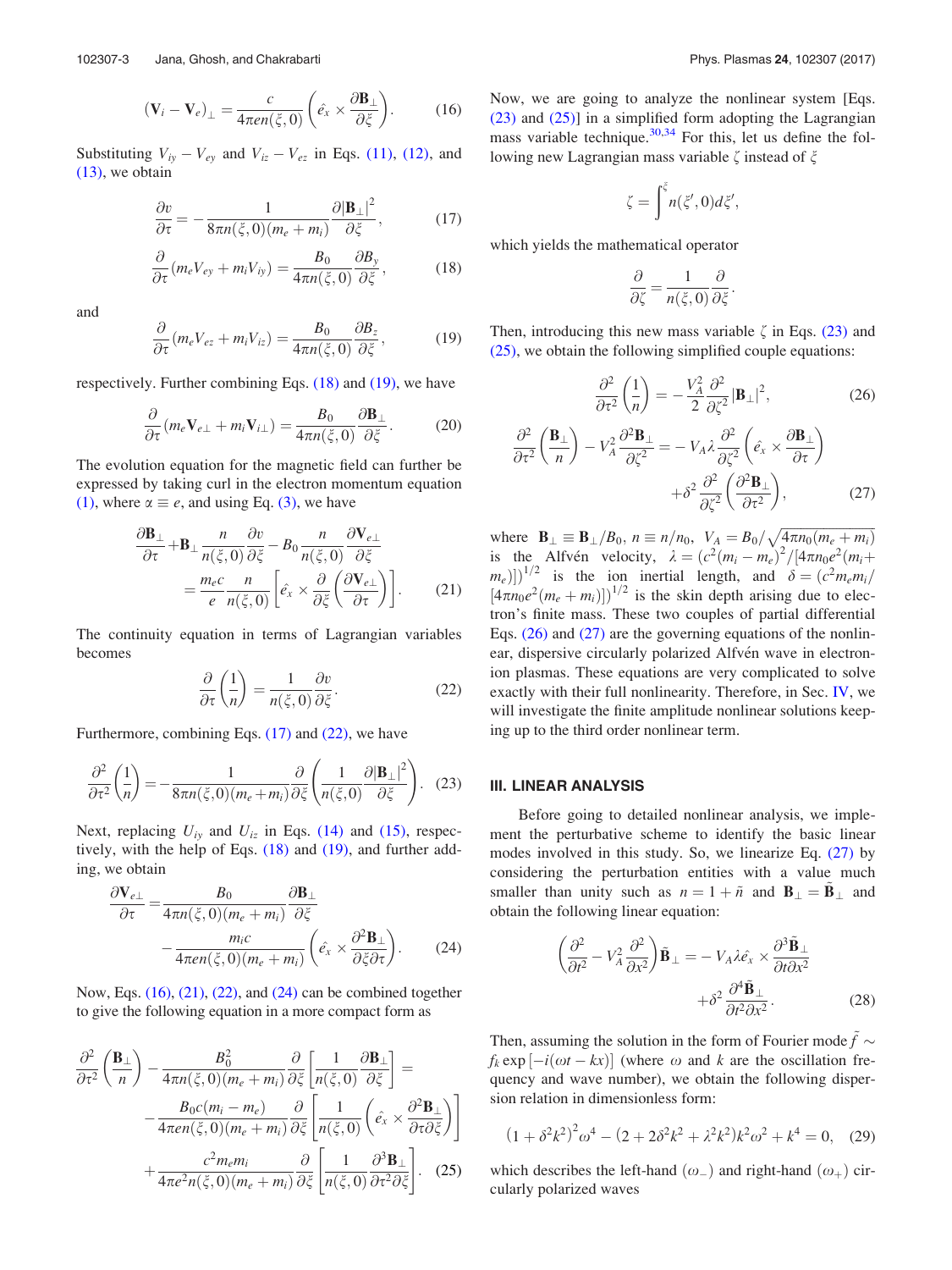$$
\omega_{\pm}^{2} = k^{2} \frac{1 + (\lambda^{2} + 2\delta^{2}) \frac{k^{2}}{2}}{(1 + \delta^{2}k^{2})^{2}}
$$

$$
\times \left[1 \pm \sqrt{1 - \left(\frac{(1 + \delta^{2}k^{2})}{1 + (\lambda^{2} + 2\delta^{2}) \frac{k^{2}}{2}}\right)^{2}}\right],
$$
(30)

where  $\omega$ , k,  $\lambda$ , and  $\delta$  are made dimensionless using  $\omega \to \omega L/V_A$ ,  $k \to kL$ ,  $\lambda \to \lambda/L$ , and  $\delta \to \delta/L$  respectively. Here, L is the typical system length and  $V_A$  is the Alfven velocity. Here, the wave dynamics is regulated by magnetic pressure, ion inertia, and electron inertia. The dispersion relation clearly shows that the waves are dispersive in nature. Here, we will focus to study the dynamics of the right-hand polarized wave. Figure 1 presents dispersion relations of the right-hand polarized wave in the absence and presence of electron inertia. It shows that in the absence of electron inertia, the dispersive curve asymptotically increases, whereas the dispersive effect of electron inertia arrests the wave propagation and saturation occurs.

# IV. WEAK AMPLITUDE NONLINEAR DYNAMICS

Having complete perception of the linear modes involved in our study, we continue to study the nonlinear regime of nonlinear Alfvén waves under the weak amplitude limit. For dependent variables, proposing

$$
n = 1 + \tilde{n} \text{ and } \mathbf{B}_{\perp} = \tilde{\mathbf{B}}_{\perp} \text{ with } \tilde{n}, \, |\mathbf{B}_{\perp}| < 1,
$$

keeping up to the second order term and substituting, from Eq.  $(27)$ , we obtain

$$
\left(\frac{\partial^2}{\partial \tau^2} - V_A^2 \frac{\partial^2}{\partial \zeta^2}\right) \tilde{\mathbf{B}}_{\perp} = -V_A \lambda \left(\hat{e_x} \times \frac{\partial^3 \tilde{\mathbf{B}}_{\perp}}{\partial \tau \partial \zeta^2}\right) + \delta^2 \frac{\partial^4 \tilde{\mathbf{B}}_{\perp}}{\partial \tau^2 \partial \zeta^2} + \frac{\partial^2}{\partial \tau^2} (\tilde{\mathbf{B}}_{\perp} \tilde{n}).
$$
 (31)

The above equation represents both left-hand and righthand polarized Alfvén waves modified by the dispersions (arising due to both ion inertia and electron inertia effects) and nonlinearity.

Moreover, the small amplitude nonlinear wave equations are derived by assuming that the equilibrium density is



FIG. 1. Comparison of the dispersion curve for the right-hand polarized wave in the absence and presence of electron inertia with  $\lambda = 42.8$ . The left figure (blue solid curve) is drawn in the absence of electron inertia ( $\delta = 0$ ), and the right figure (red solid curve) is drawn in the presence of inertia  $(\delta = 1)$ .

homogeneous, i.e.,  $n(\xi, 0) = 1$ ; therefore,  $\zeta = \xi \equiv x - \int x^2 dx$  $(\xi, \tau')d\tau'$ . Also, in this weak amplitude limit,  $\xi(\zeta) \equiv x$  and  $\tau \equiv t$  (actually in this case,  $\xi(\zeta)$  and  $\tau$  are no longer remain Lagrangian variables but become equivalent to  $x$  and  $t$ ). Therefore, we rewrite the above Eq. (31) in the following form:

$$
\left(\frac{\partial}{\partial t} - V_A \frac{\partial}{\partial x}\right) \left(\frac{\partial}{\partial t} + V_A \frac{\partial}{\partial x}\right) \tilde{\mathbf{B}}_{\perp} - \frac{\partial^2}{\partial x^2} (\tilde{\mathbf{B}}_{\perp} \tilde{n}) \n- V_A \lambda \left(\hat{e}_x \times \frac{\partial^3 \tilde{\mathbf{B}}_{\perp}}{\partial t \partial x^2}\right) + \delta^2 \frac{\partial^4 \tilde{\mathbf{B}}_{\perp}}{\partial t^2 \partial x^2}.
$$
\n(32)

For the Alfvén wave propagating only in the positive  $x$  direction, from the above relation, we get

$$
\frac{\partial}{\partial t} = -V_A \frac{\partial}{\partial x},
$$

and this approximation yields [from Eq. (26)]

$$
\tilde{n} \approx \frac{|\tilde{\mathbf{B}}_{\perp}|^2}{2}.
$$

Then, substituting all these in Eq. (32) and integrating the transformed equation once with the boundary condition at  $x \to \infty$ ,  $|\mathbf{B}_{\perp}| \to 0$ , we obtain

$$
\left(\frac{\partial}{\partial t} + V_A \frac{\partial}{\partial x}\right) \tilde{\mathbf{B}}_{\perp} + \frac{V_A}{4} \frac{\partial}{\partial x} (\tilde{\mathbf{B}}_{\perp} | \tilde{\mathbf{B}}_{\perp} |^2) \n= -\frac{V_A \lambda}{2} \left(\hat{e}_x \times \frac{\partial^2 \tilde{\mathbf{B}}_{\perp}}{\partial x^2}\right) - \frac{\delta^2}{2} \frac{\partial^3 \tilde{\mathbf{B}}_{\perp}}{\partial x^3}.
$$
\n(33)

Finally, a further transformation of coordinates

$$
\hat{x} = x - V_A t \text{ and } \hat{t} = t,
$$

renders the following equation:

$$
\frac{\partial \tilde{\mathbf{B}}_{\perp}}{\partial \hat{t}} + \frac{V_A}{4} \frac{\partial}{\partial \hat{x}} (\tilde{\mathbf{B}}_{\perp} | \tilde{\mathbf{B}}_{\perp} |^2) = -\frac{V_A \lambda}{2} \left( \hat{e}_x \times \frac{\partial^2 \tilde{\mathbf{B}}_{\perp}}{\partial \hat{x}^2} \right) -\frac{\delta^2}{2} \frac{\partial^3 \tilde{\mathbf{B}}_{\perp}}{\partial \hat{x}^3}.
$$
 (34)

Then, normalizing Eq. (34) by  $\bar{t} \rightarrow \hat{t}/t_0$ ,  $\bar{x} \rightarrow \hat{x}/L$  and  $B_{\perp} \rightarrow \alpha b_{\perp}$ , we arrive at the Vector Derivative Nonlinear Schrödinger Equation (VDNLS) with third order dispersion

$$
\frac{\partial \mathbf{b}_{\perp}}{\partial \bar{t}} + \frac{\partial}{\partial \bar{x}} (\mathbf{b}_{\perp} |\mathbf{b}_{\perp}|^2) + \left( \hat{e}_x \times \frac{\partial^2 \mathbf{b}_{\perp}}{\partial \bar{x}^2} \right) + \frac{\partial^3 \mathbf{b}_{\perp}}{\partial \bar{x}^3} = 0, \quad (35)
$$

where

$$
t_0 = \frac{2c(m_e m_i)^2}{eB_0(m_i - m_e)^3}, L = \frac{cm_e m_i}{(m_i - m_e)\sqrt{4\pi n_0 e^2(m_e + m_i)}},
$$
  
and  $\alpha = (m_i - m_e)\sqrt{\frac{2}{m_e m_i}}.$ 

Finally, we can write Eq. (35) as the complex Derivative Nonlinear Schrödinger Equation (DNLSE) for the right-hand polarized Alfvén wave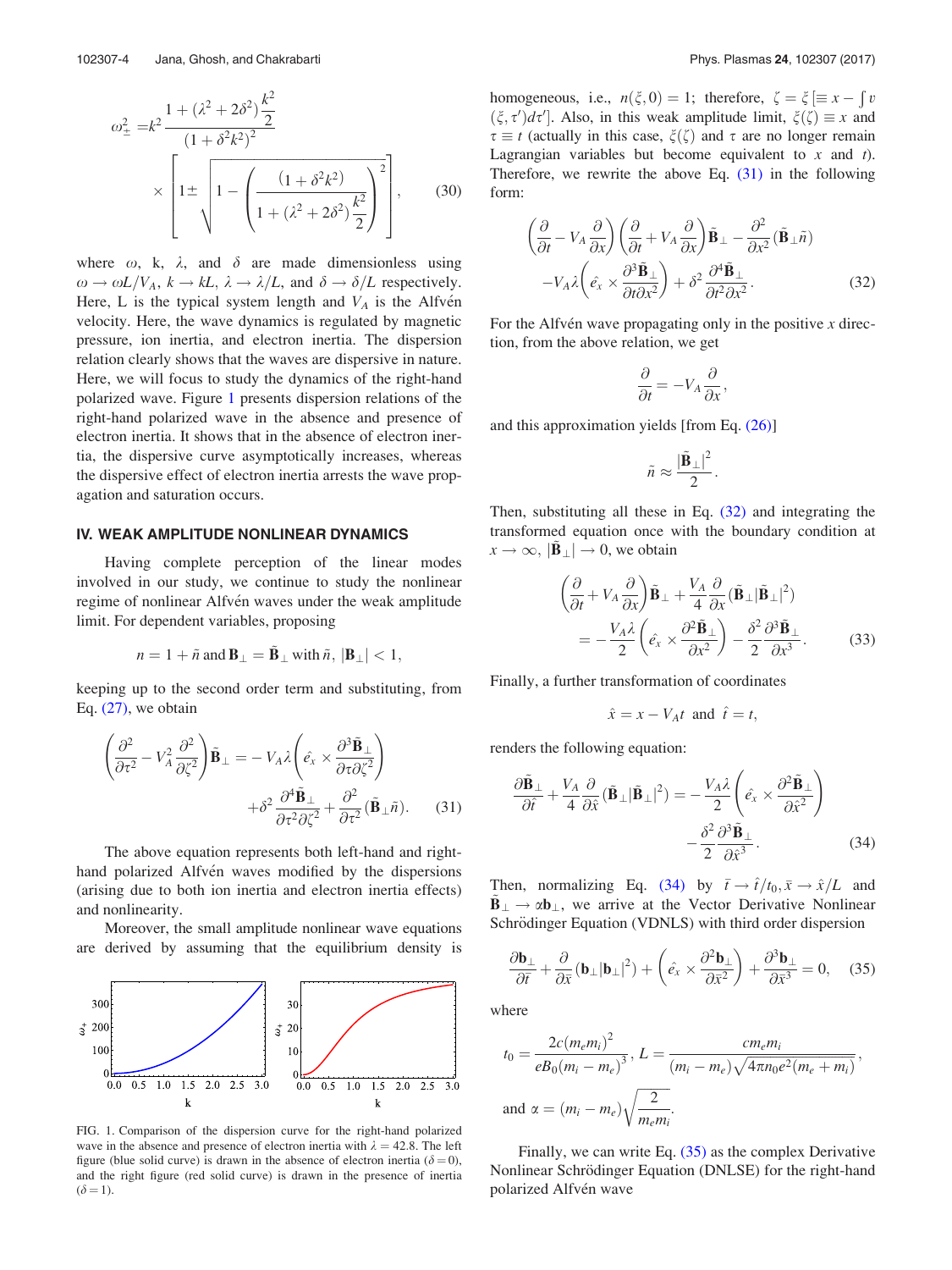$$
\frac{\partial \phi}{\partial \bar{t}} + \frac{\partial}{\partial \bar{x}} \left( |\phi|^2 \phi \right) - i \frac{\partial^2 \phi}{\partial \bar{x}^2} + \frac{\partial^3 \phi}{\partial \bar{x}^3} = 0, \tag{36}
$$

where  $\phi = b_y - ib_z$ . It is very important to note that the Nonlinear Schrödinger Equation governs only nonlinear modulation of the complex amplitude of the carrier wave; in contrast to this, the DNLSE describes the whole nonlinear modulation of the complex field. In our study, the modified DNLSE, with the third order dispersion term arising due to the electron inertia effect, describes the nonlinear modulation of the Alfvén wave. For the sake of a more generalized equation, a parameter  $\epsilon$  can be set to Eq. (36) as

$$
\frac{\partial \phi}{\partial \bar{t}} + \frac{\partial}{\partial \bar{x}} \left( |\phi|^2 \phi \right) - i \frac{\partial^2 \phi}{\partial \bar{x}^2} + \epsilon \frac{\partial^3 \phi}{\partial \bar{x}^3} = 0, \tag{37}
$$

where  $\epsilon$  can either be 1 or 0. If we neglect the second order dispersive term, the modified DNLSE (36) is reduced to the following well-known Complex modified Korteweg-de Vries (CMKdV) equation $35$ 

$$
\frac{\partial \phi}{\partial \bar{t}} + \frac{\partial}{\partial \bar{x}} \left( |\phi|^2 \phi \right) + \epsilon \frac{\partial^3 \phi}{\partial \bar{x}^3} = 0. \tag{38}
$$

On the other hand, if we put  $\epsilon = 0$ , we recover the following well-known DNLSE

$$
\frac{\partial \phi}{\partial \bar{t}} + \frac{\partial}{\partial \bar{x}} \left( |\phi|^2 \phi \right) - i \frac{\partial^2 \phi}{\partial \bar{x}^2} = 0. \tag{39}
$$

Here, we must emphasize that the DNLSE was derived in a fluid system (water waves) and its solution, soliton, is applicable in nearly all branches of physics. Thus, the derived modified DNLSE (36) should be applicable mostly to all physical systems and is a very generalized equation from any point of view.

# V. MODULATIONAL INSTABILITY

In this section, following the way used in Refs. 12,16,17, and 36–39 we analyze the modulational characteristics of the right-hand polarized Alfvén wave. For this purpose, we perform a linear stability analysis of the plane wave solution for Eq. (36). For the simplification of notation removing the bar signs, Eq.  $(36)$  for the right-hand polarized wave becomes

$$
\frac{\partial \phi}{\partial t} + \frac{\partial}{\partial x} \left( |\phi|^2 \phi \right) - i \frac{\partial^2 \phi}{\partial x^2} + \frac{\partial^3 \phi}{\partial x^3} = 0. \tag{40}
$$

It is easy to find out that Eq. (40) possesses the planewave solution with constant amplitude as

$$
\phi = \phi_0 \exp[-i(ax + \gamma t)],\tag{41}
$$

where  $\phi_0$  and a are real parameters, and  $\gamma = a(a + a^2 - \phi_0^2)$ . Therefore, for stability analysis, we consider the perturbation about this stable solution in the following standard procedure:

$$
\phi = \left[\phi_0 + \tilde{\phi}(x, t)\right] \exp\left[-i(ax + \gamma t)\right],\tag{42}
$$

where  $\tilde{\phi}(x, t) \left( |\tilde{\phi}| \ll \phi_0 \right)$  is the perturbed amplitude of the modulated wave. Then, the substitution of Eq. (42) into Eq. (40) yields the following linearized two coupled equations:

$$
\frac{\partial \tilde{\phi}_R}{\partial t} + \frac{\partial^3 \tilde{\phi}_R}{\partial x^3} + \left(3\phi_0^2 - 3a^2 - 2a\right) \frac{\partial \tilde{\phi}_R}{\partial x} \n+ (3a + 1) \frac{\partial^2 \tilde{\phi}_I}{\partial x^2} = 0 \n\text{and } \frac{\partial \tilde{\phi}_I}{\partial t} + \frac{\partial^3 \tilde{\phi}_I}{\partial x^3} + \left(\phi_0^2 - 3a^2 - 2a\right) \frac{\partial \tilde{\phi}_I}{\partial x} \n- (3a + 1) \frac{\partial^2 \tilde{\phi}_R}{\partial x^2} - 2a\phi_0^2 \tilde{\phi}_R = 0,
$$
\n(43)

where  $\tilde{\phi} = \tilde{\phi}_R + i \tilde{\phi}_I$ ,  $\phi_{R(I)}$  is the real (imaginary) part of  $\phi$ .

Finally, the space-time dependence of the perturbation of the form  $\phi \sim \exp(i\vartheta)$ , where  $\vartheta = \Lambda x - \Omega t$  is the modulated phase with  $(\Lambda \ll a)$  and  $\Omega(\ll \gamma)$  being the wave number and modulation frequency, respectively, yields the following dispersion relation:

$$
\Omega = \Lambda (2\phi_0^2 - 3a^2 - 2a - \Lambda^2)
$$
  
 
$$
\pm \Lambda \sqrt{(3a+1)^2 \Lambda^2 - 2a(3a+1)\phi_0^2 + \phi_0^4},
$$
 (44)

from which we can say that the dispersion relation depends on the values of the plane wave amplitude  $\phi_0$  together with the wave number  $\Lambda$ . When  $(3a+1)^2\Lambda^2 - 2a(3a+1)$  $\phi_0^2 + \phi_0^4 < 0$ , the frequency becomes complex at any value of the wave number  $\Lambda$  and the disturbance will grow(decay) into bright(dark) solitons depending on the positive(negative) complex part of the frequency.

#### VI. ANALYTICAL SOLUTION

In this section, we try to solve Eq.  $(36)$  analytically. As is well known, the DNLSE is completely integrable and preserves the infinite number of conserved quantities. $40,41$  Like the DNLSE, the newly developed modified DNLSE is also found to be completely integrable and preserves the infinite number of conserved quantities. According to the conservation laws, the first three of those conserved quantities are

Energy
$$
Energy(\mathcal{E}) = \int_{-\infty}^{+\infty} |\phi|^2 dx,
$$
 (45)

$$
\text{Momentum}(\mathcal{M}) = \int_{-\infty}^{+\infty} \left[ i \left( \phi \phi_x^* - \phi^* \phi_x \right) - |\phi|^4 \right] dx, \quad (46)
$$
\n
$$
\text{Hamiltonian}(\mathcal{H}) = \int_{-\infty}^{+\infty} \left[ |\phi_x|^2 + \frac{i}{4} |\phi|^2 \left( \phi^* \phi_x - \phi \phi_x^* \right) \right] dx. \quad (47)
$$

So, it is possible to find the analytical solution of the derived modified DNLSE (40).

Therefore, we solve Eq. (40) using moving frame analysis. To find out nonlinear solution, we transform Eq. (40) into the moving frame  $\xi = x - ut$ , where u is the phase velocity of the wave. Then, the first integral of the transform equation leads to the following equation: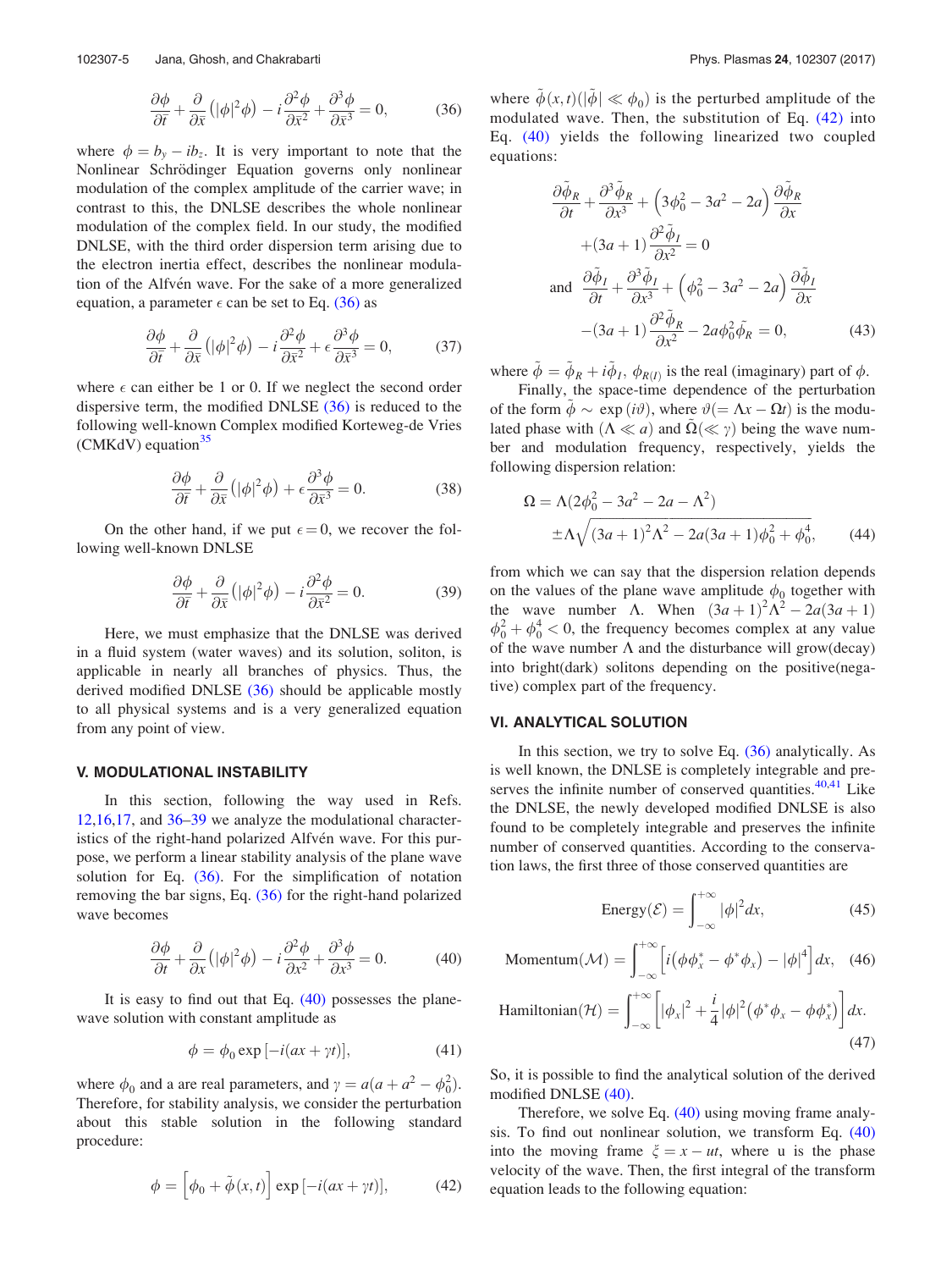$$
\frac{d^2\phi}{d\xi^2} + (|\phi|^2 - u)\phi - i\frac{d\phi}{d\xi} = 0,
$$
\n(48)

subject to the boundary conditions  $\phi \rightarrow 0$ , and all derivatives  $\to 0$ , as  $\xi \to \pm \infty$ .

Assuming a stationary solution of the form

$$
\phi(\xi) = \sqrt{\psi}(\xi)e^{i\theta(\xi)},\tag{49}
$$

with real functions  $\psi$  and  $\theta$ , and substituting in Eq. (48), we obtain a pair of coupled equations for  $\psi$  and  $\theta$ 

$$
\frac{d^2\psi}{d\xi^2} - \frac{1}{2\psi} \left(\frac{d\psi}{d\xi}\right)^2 - 2\psi \left(\frac{d\theta}{d\xi}\right)^2 + 2\psi \frac{d\theta}{d\xi} + 2(\psi - u)\psi = 0, (50)
$$
  

$$
2\frac{d\psi}{d\xi}\frac{d\theta}{d\xi} + 2\psi \frac{d^2\theta}{d\xi^2} - \frac{d\psi}{d\xi} = 0 \Rightarrow \frac{d}{d\xi} \left[2\psi \frac{d\theta}{d\xi} - \psi\right] = 0. (51)
$$

Integrating once using the boundary condition  $\phi \rightarrow 0$  as  $\xi \to \pm \infty$ , we have

$$
\theta(\xi) = \theta_0 + \frac{1}{2}\xi. \tag{52}
$$

With Eq.  $(52)$ , we can rewrite Eq.  $(50)$  as the second order differential equation in  $\psi$ 

$$
\frac{d^2\psi}{d\xi^2} - \frac{1}{2\psi} \left(\frac{d\psi}{d\xi}\right)^2 + \left(\frac{1}{2} - 2u\right)\psi + 2\psi^2 = 0.
$$
 (53)

Multiplying Eq. (53) by  $\frac{2}{\psi} \frac{d\psi}{d\xi}$ , we have

$$
\frac{d}{d\zeta} \left[ \frac{1}{\psi} \left( \frac{d\psi}{d\zeta} \right)^2 \right] = \frac{d}{d\zeta} \left[ (4u - 1)\psi - 2\psi^2 \right].
$$
 (54)

Integrating Eq. (54) using the boundary conditions  $\phi \rightarrow 0$  as  $\xi \rightarrow \pm \infty$ , we can arrive at

$$
\int \frac{d\psi}{\psi\sqrt{a^2 - 2\psi}} = \xi + c_1,\tag{55}
$$

where we have defined  $a^2 = 4u - 1$  and considered  $c_1 = 0$ , which is consistent with the boundary conditions.

Finally, integrating Eq. (55), we get

$$
\psi = \frac{a^2}{2} \operatorname{sech}^2\left(\frac{a\xi}{2}\right). \tag{56}
$$

Therefore, the final solution is given by

$$
\phi = \sqrt{\left(2u - \frac{1}{2}\right)} \operatorname{sech}\left(\sqrt{u - \frac{1}{4}}(x - ut)\right)
$$

$$
\times \exp\left[i\left(\theta_0 + \frac{1}{2}(x - ut)\right)\right].
$$
 (57)

The soliton solution is shown graphically in Fig. 2 for wave phase velocity  $u = 1$ . It is found that the dispersive effect caused by the electron inertia together with ion inertia can balance the nonlinear steepening of waves, leading to the formation of a soliton.



FIG. 2. Formation of single soliton in the moving frame  $\xi$  with  $u = 1$ .

### VII. DISCUSSION

In this paper, we have investigated the effect of electron inertia on the Alfvén wave propagation in the frame work of the Lagrangian two-fluid model in a cold electron-ion plasma. The complete linear analysis indicates the saturation of the right-hand polarized wave in the presence of the dispersive effect of electron inertia. We have also shown that the dynamics of the weakly nonlinear Alfvén wave is governed by modified DNLSE with the third order dispersion term. The equation reflects that the third order dispersion arises solely due to the consideration of finite electron inertia. This nonlinear equation is analyzed by means of analytical calculation, and soliton type solutions are obtained. These results could be useful in interpreting solitary Alfvén wave propagation, reported by satellites in different parts of the magnetosphere and near earth space.

- <sup>1</sup>H. Alfvén, Nature 150, 405 (1942).
- ${}^{2}$ H. L. Pecseli, Waves and Oscillations in Plasmas (CRC Press, 2012).
- <sup>3</sup>B. Buti, V. L. Galinski, V. I. Shevchenko, G. Lakhina, B. T. Tsurutani, B. E. Goldstein, P. Diamond, and M. V. Medvedev, Astrophys. J. 523, 849 (1999).
- <sup>4</sup>N. F. Cramer, The Physics of Alfvén Waves (Wiley-VCH, Germany, 2001).
- <sup>5</sup>D. J. Wu and L. Yang, Astron. Astrophys. 452, L7 (2006).
- <sup>6</sup>R. A. López, F. A. Asenjo, V. Muñoz, C.-L. C. Abraham, and J. A. Valdivia, Phys. Rev. E 88, 023105 (2013).
- $^{7}$ M. N. Rosenbluth and P. H. Rutherford, *Phys. Rev. Lett.* 34, 1428 (1975).
- <sup>8</sup>L. Stenflo, A. B. Shvartsburg, and J. Weiland, *Phys. Lett. A* 225, 113 (1997).
- <sup>9</sup>C. F. Kennel, B. Buti, T. Hada, and R. Pellat, *Phys. Fluids* 31, 1949 (1988).
- <sup>10</sup>J. Zhao, *Phys. Plasmas* **22**, 042115 (2015).
- <sup>11</sup>A. Sarkar, N. Chakrabarti, and H. Schamel, *Phys. Plasmas* 22, 072307 (2015).
- $12$ S. Jana, S. Ghosh, and N. Chakrabarti, *Phys. Plasmas* 23, 072304 (2016).
- $13P$ . M. Bellan, Fundamental of Plasma Physics (The Cambridge University Press, Cambridge, 2006).
- <sup>14</sup>T. A. Carter, B. Brugman, P. Pribyl, and W. Lybarger, *Phys. Rev. Lett.* 96, 155001 (2006).
- <sup>15</sup>S. Dorfman and T. A. Carter, *Phys. Rev. Lett.* **110**, 195001 (2013).
- <sup>16</sup>A. Panwar, H. Rizvi, and C. M. Ryu, *Phys. Plasmas* **20**, 052103 (2013).
- $17A$ . Panwar, H. Rizvi, and C. M. Ryu, *Phys. Plasmas* 20, 082101 (2013).
- <sup>18</sup>Y. Lin, J. R. Johnson, and X. Wang, Phys. Rev. Lett. 109, 125003 (2012).
- <sup>19</sup>J. S. Zhao, Y. Voitenko, D. J. Wu, and J. D. Keyser, Astrophys. J. 785, 139 (2014).
- <sup>20</sup>J. S. Zhao, Y. Voitenko, J. D. Keyser, and D. J. Wu, Astrophys. J. 799, 222 (2015).